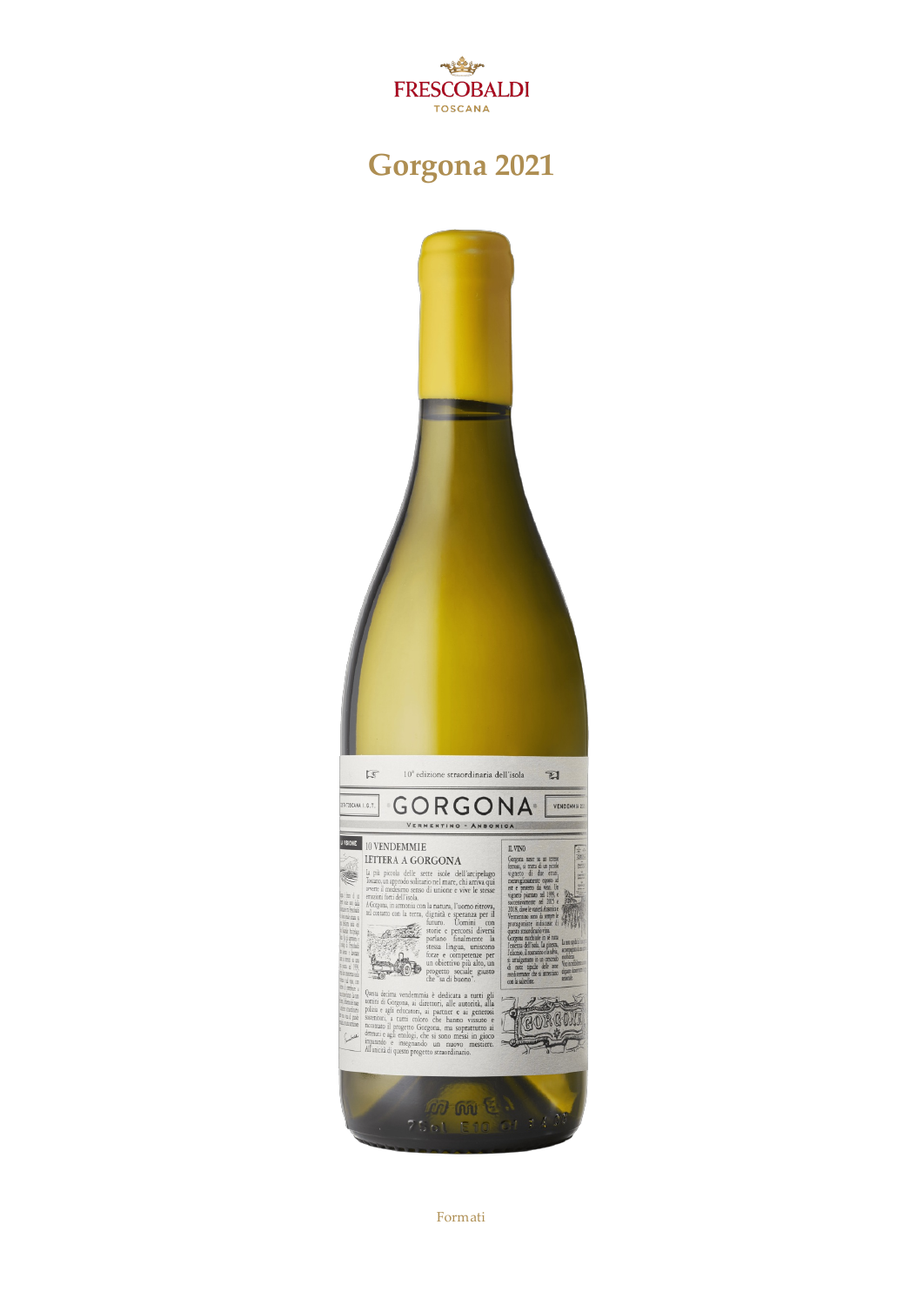

# Gorgona 2021

#### Costa Toscana IGT

"The Tuscan Archipelago is an earthly paradise, of which Gorgona is the wildest, most luminescent of Aphrodite's pearls. Beyond its apparent sullenness lies the indescribable seduction of perfumes and silences, and a nature that moves you with its strength and eternal growth... And around it, water and salt reflect messages from the heavens and bind laces to the sails." (A. Bocelli - 2014) The Gorgona project began in August 2012 thanks to the collaboration between Frescobaldi and Gorgona, the only prison island in Europe. Here, prisoners spend the final part of their sentence working in nature to develop professional skills that will aid their re-integration into society and the working world. Focusing on asmall vineyard at the centre of an amphitheatre overlooking the sea, the project aims to allow inmates to gain concrete, active experience in the field of wine production with the collaboration and supervision of Frescobaldi's agronomists and wine experts. Nowadays, the vineyard extends across two hectares, including the original plot and asecond area planted in 2015. Gorgonastems from the Vermentino and Ansonica vineyard and is the result of a unique location, hard work and a symbol of hope and freedom. The Gorgona Rosso from a few rows of Sangiovese and Vermentino Nero grapes, grown organically before maturing in terracottajars, made its début with the 2015 harvest. Each year, an "extraordinary edition" of the label is produced, detailing a different aspect of the island. With Gorgona2021, the ideais to describe the 10th harvest by dedicating it to the island, the smallest of the seven islands in the Tuscan archipelago and solitary haven in the middle of the sea. Anyone arriving here perceives the same feeling of union and enjoys the same strong emotions of the island. On Gorgona, in harmony with nature, man re-connects with the land and rediscovers dignity and hope for the future. Men from different backgrounds and with different stories finally speak the same language, combining their strengths and skills for a greater objective, ajust, social project that "tastes good". This tenth harvest is dedicated to all those men on Gorgona, directors, authorities, police, teachers, partners and generous sponsors, to all those who have lived through and can tell the tale of the Gorgona project, but above all to the detainees and wine experts who accepted the challenge, of learning and teaching a new profession. To the uniqueness of this exceptional project. Gorgona was created on ferrous terrain and is a small vineyard covering two hectares, magnificently east-facing and protected against the winds. A vineyard planted in 1999, and subsequently in 2015 and 2018, where the Ansonicaand Vermentino varieties have always been the undisputed key players in this extraordinary wine. Gorgona encompasses the whole essence of the island.

Danhuto frenskabeti

### Climatic trend

After an autumn and winter of normal temperatures and plentiful rain, that fell mainly in the month of November which allowed the terrain to accumulate a good water reserve, the vines on Gorgonastarted to sprout in the last week of March, earlier that elsewhere as is so typical on the island. The softening effect of the sea averted any problems linked to sudden drops in temperature at the start of April, so the vine growth was regular. The persistent rains in the month of May and temperatures slightly below average in the months of June and July, ensured that the vines easily overcame the torrid heat in the weeks mid-August, and reached harvest in excellent condition. The Vermentino harvest started at the end of the first week in September which was marked by a good diurnal range given by the warm days and cool nights, while the Ansonica harvest started in the last week of the month.